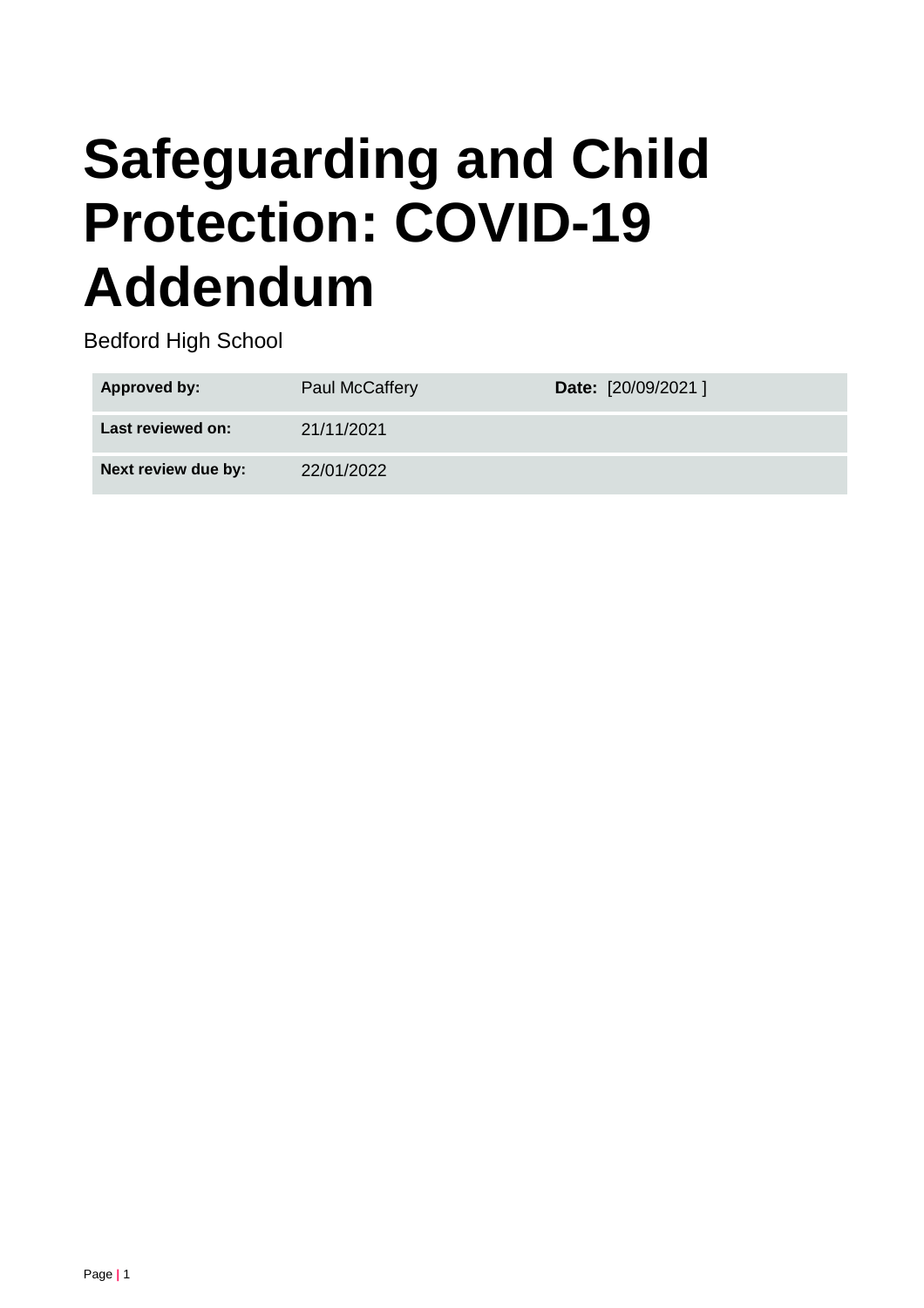# **Contents**

# <span id="page-1-0"></span>**Important contacts**

| <b>ROLE</b>                                                                            | <b>NAME</b>                           | <b>CONTACT DETAILS</b>                                          |
|----------------------------------------------------------------------------------------|---------------------------------------|-----------------------------------------------------------------|
| Designated safeguarding lead<br>(DSL)                                                  | Rebecca Ramsden                       | r.ramsden@bedford.wigan.sch.uk<br>01942 909009 (1211)           |
| Deputy DSL                                                                             | <b>Bridget Moss</b><br>Paul McCaffery | b.moss@bedford.wigan.sch.uk<br>p.mccaffery@bedford.wigan.sch.uk |
| Other contactable safeguarding<br>staff                                                | Sue Critchley                         | s.critchley@bedford.wigan.sch.uk                                |
| Designated member of senior<br>leadership team if DSL (and<br>deputy) can't be on site | Rebecca Ramsden                       | r.ramsden@bedford.wigan.sch.uk<br>01942 909009 (1211)           |
| Headteacher                                                                            | Paul McCaffery                        | P.McCaffery@bedford.wigan.sch.uk                                |
| Local authority designated<br>officer (LADO)                                           | Sue Wharton                           | LADO@wigan.gov.uk                                               |
| Chair of governors                                                                     | David Whitehead                       |                                                                 |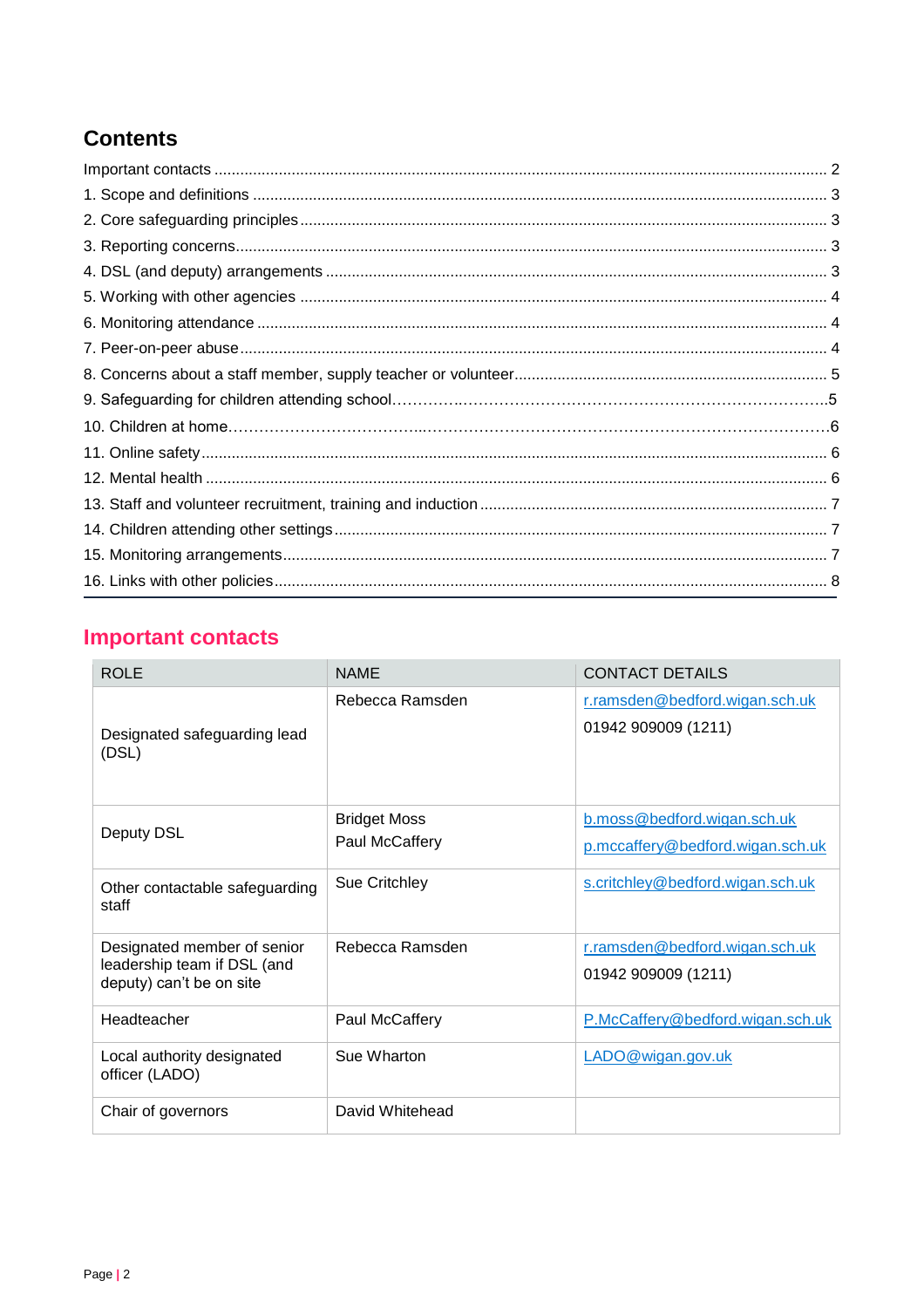## <span id="page-2-0"></span>**1. Scope and definitions**

This addendum applies from the start of the September 2021 following the full return of school students on the 8 th March 2021. It reflects updated advice from our 3 local safeguarding partners (GM Police, WCSB, Wigan & Leigh NHS) and Wigan local authority (LA).

It sets out changes to our normal safeguarding policy in light of the Department for Education's guidance and should be read in conjunction with that policy.

Unless covered here, our normal safeguarding policy continues to apply.

In this addendum, where we refer to measures to protect students who are at home, this means those who are learning at home for reasons to do with coronavirus – for example, as part of our outbreak plan.

Our definition of 'vulnerable children' includes those who are assessed or being assessed as in need under section 17 of the Children Act 1989, including:

> Have a social worker, including children:

- With a child protection plan (CPCP)
- Assessed as being in need (CIN)
- Looked after by the local authority (CLA)
- Have an education, health and care (EHC) plan

In addition to the above definition of 'vulnerable', we also consider students who are 'otherwise vulnerable'. This may include students who are at risk of becoming NEET (not in employment, education or training), students on the edge of receiving social care support, young carers and other students experiencing difficult circumstances.

Bedford High School will continue to work with and support children's social workers and other connected professionals to help protect vulnerable children. This includes working with and supporting children's social workers and the local authority virtual school head (VSH) Michelle Amberry for looked-after and previously looked-after children. The lead person for this will be Rebecca Ramsden (DSL/DT)

Where parents are concerned about the risk of the child contracting COVID-19, The designated safeguarding lead (Rebecca Ramsden) or the child's social worker will talk through these anxieties with the parent/carer following the advice set out by Public Health England.

## <span id="page-2-1"></span>**2. Core safeguarding principles**

We will still have regard to the statutory safeguarding guidance, Keeping Children Safe in Education 2021.

Although we may sometimes need to operate in a slightly different way to normal (e.g. in the event of an outbreak), we are still following these important safeguarding principles:

- The best interests of children must come first
- If anyone has a safeguarding concern about any child, they should continue to act on it immediately
- A designated safeguarding lead (DSL) or deputy should be available at all times (see section 4 for details of our arrangements)
- It's essential that unsuitable people don't enter the school workforce or gain access to children
- Children should continue to be protected when they are online

#### <span id="page-2-2"></span>**3. Reporting concerns**

All staff and volunteers must continue to act on any concerns they have about a child immediately. It is still vitally important to do this.

All concerns must be reported on CPOMS as soon as possible and the designated safeguarding lead (DSL) or deputy designated safeguarding lead (DDSL) notified.

## <span id="page-2-3"></span>**4. DSL (and deputy) arrangements**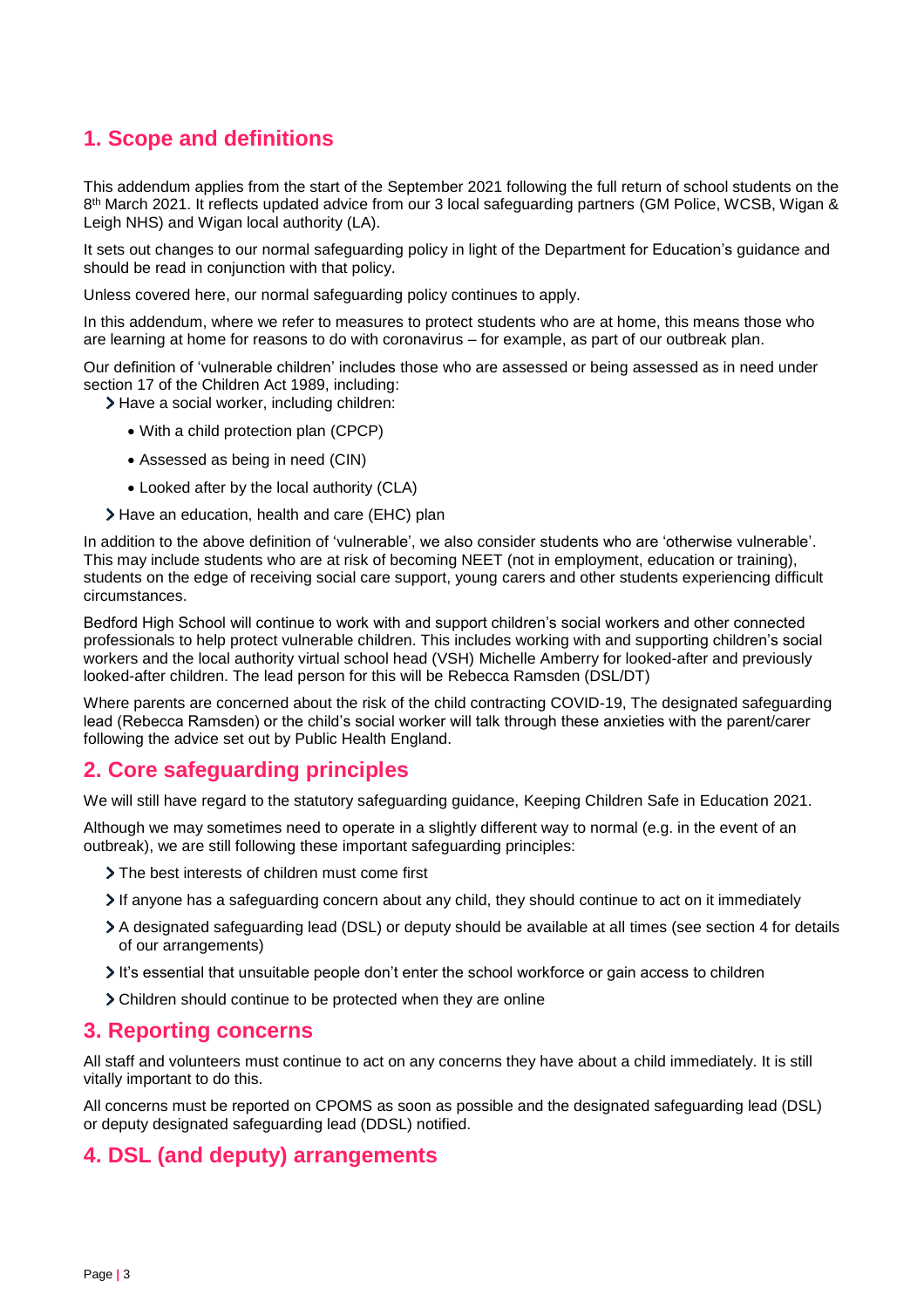We aim to have a trained DSL or deputy DSL on site wherever possible. Details of all important contacts are listed in the 'Important contacts' section at the start of this addendum.

If our DSL (or deputy) can't be in school, they can be contacted remotely using the contact details provided in this addendum or the mobile application, 3CX.

We will keep all school staff and volunteers informed by email as to who will be the DSL (or deputy) on any given day, and how to contact them. This is displayed on the daily cover and staff absence email.

We will ensure that DSLs (and deputies), wherever their location, know who the most vulnerable children in our school are.

On occasions where there is no DSL/DDSL on site, a senior leader will take responsibility for co-ordinating safeguarding. This will be shared with all staff via the daily cover list and/or email.

The senior leader will be responsible for liaising with the off-site DSL (or deputy) to make sure they (the senior leader) can:

- I dentify the most vulnerable children in school
- Update and manage access to child protection files, where necessary
- Liaise with children's social workers where they need access to children in need and/or to carry out statutory assessments
- Ensure communication with vulnerable students/families takes place and is shared with the DSL on CPOMS

#### <span id="page-3-0"></span>**5. Working with other agencies**

We will continue to work with children's social care, and with virtual school heads for looked-after and previously looked-after children.

We will continue to update this addendum where necessary, to reflect any updated guidance from:

- > Our 3 local safeguarding partners
- The local authority about children with education, health and care (EHC) plans, the local authority designated officer and children's social care, reporting mechanisms, referral thresholds and children in need
- The DSL will continue to engage with social workers and Start Well Workers, and attend all multi-agency meetings, which can be done remotely.

#### <span id="page-3-1"></span>**6. Monitoring attendance**

Following the changes to DfE guidance on the  $8<sup>th</sup>$  March 2021, there is now an expectation for all children to attend school. Therefore, we will now follow our usual procedures for attendance and follow up on nonattendance. We will follow [guidance](https://www.gov.uk/government/publications/school-attendance) from the Department for Education on how to record attendance and what data to submit.

We will continue to liaise with parents/carer and external agencies (where appropriate) to encourage the attendance of all students.

We will make arrangements with parents and carers to make sure we have up-to-date emergency contact details, and additional contact details where possible. Parents have responsibility to update their contact details and notify school of any changes.

#### <span id="page-3-2"></span>**7. Peer-on-peer abuse**

We will continue to follow the principles set out in part 5 of Keeping Children Safe in Education when managing reports and supporting victims of peer-on-peer abuse.

Staff should continue to act on any concerns they have immediately and report on CPOMS. The DSL/DDSL or PGO will investigate the concerns and take appropriate action. This may include notifying external agencies/safeguarding partners.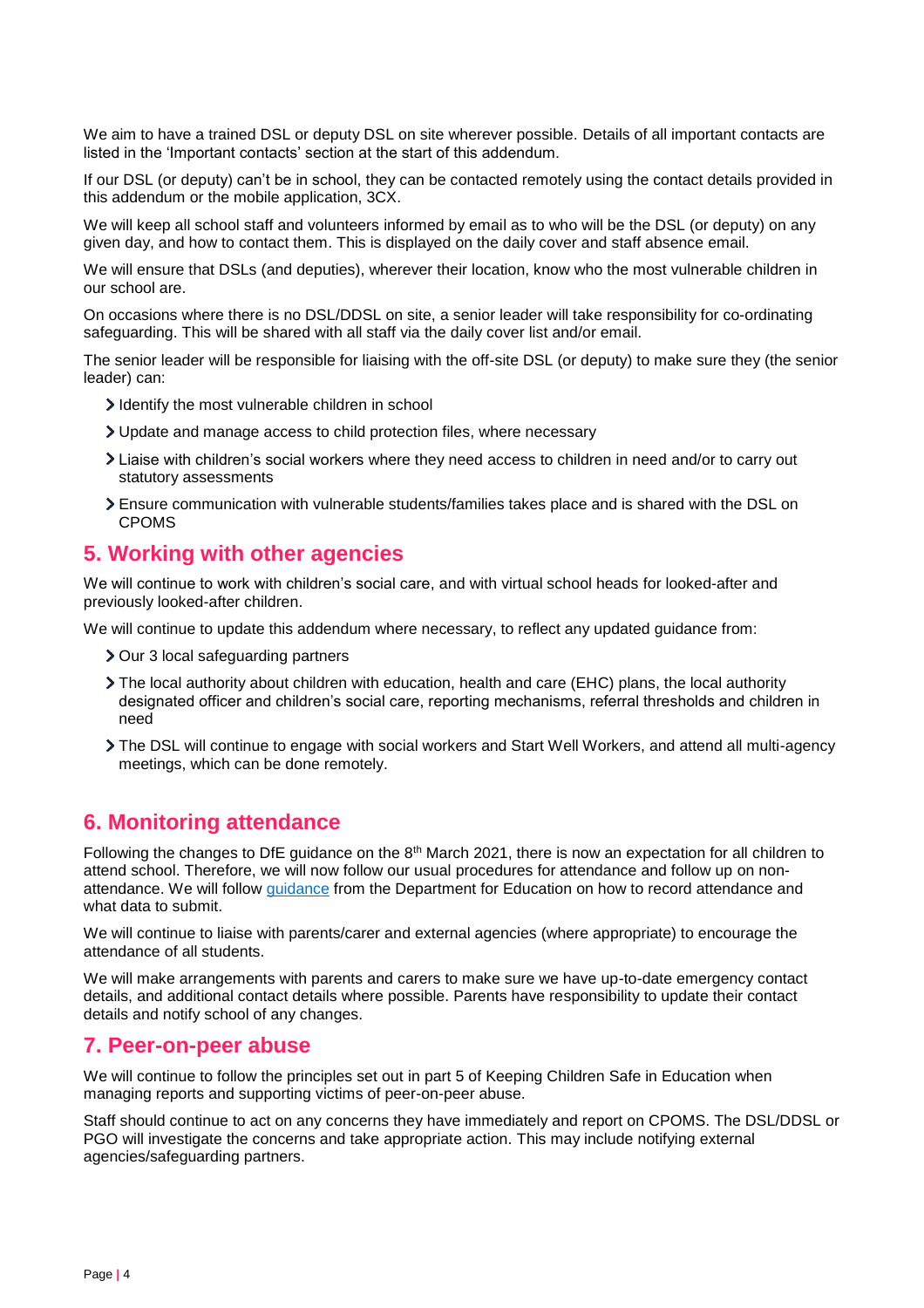## <span id="page-4-0"></span>**8. Concerns about a staff member, supply teacher or volunteer**

We will continue to follow the principles set out in part 4 of Keeping Children Safe in Education (2021).

Staff should continue to act on any concerns they have immediately. Staff must continue to follow our usual safeguarding policies, including whistle blowing. Our procedures have not changed during this period.

We will continue to refer adults who have harmed or pose a risk of harm to a child or vulnerable adult to the Disclosure and Barring Service (DBS).

We will continue to refer potential cases of teacher misconduct to the Teaching Regulation Agency. We will do this using the email address [Misconduct.Teacher@education.gov.uk](mailto:Misconduct.Teacher@education.gov.uk) for the duration of the COVID-19 period, in line with government guidance.

## **9. Safeguarding for children attending school**

The Headteacher will ensure that appropriate staff are on site and staff to pupil ratio numbers are in line with current health and safety guidance.

We will refer to the Government guidance for education and childcare settings on how to implement social distancing and continue to follow the advice from Public Health England on handwashing and other measures to limit the risk of spread of COVID19.

Where there are concerns about the impact of staff absence – such as our Designated Safeguarding Lead or first aiders – the Headteacher will discuss them immediately with the Chair of Governors and / or the Local Authority.

## **10. Children at home (e.g. remote learning)**

#### **10.1 Contact plans**

We have contact plans for children with a social worker and children who we have safeguarding concerns about, for circumstances where they would usually attend school but have to self-isolate

These plans set out:

- > How often the school will make contact
- Which staff member(s) will make contact
- > How they will make contact

Plans will be reviewed regularly and amended to reflect the most up-to-date DfE guidance.

If we can't make contact with vulnerable students we will contact named social workers where applicable or the central duty team at the LA. When necessary, police welfare checks may also be requested.

The school will maintain contact with children who are at home. Staff will try to speak directly to children at home to help identify any concerns. They will use school phones, devices and emails to make contact.

Staff will look out for signs like:

- Not completing assigned work or logging on to school systems
- No contact from children or families
- Seeming more withdrawn during any class check-ins or video calls

#### **10.2 Safeguarding all children**

Staff and volunteers are aware that this difficult time potentially puts all children at greater risk.

Staff and volunteers will continue to be alert to any signs of abuse, or effects on pupils' mental health that are also safeguarding concerns, and act on concerns immediately. In particular, children are likely to be spending more time online (see section 11 below).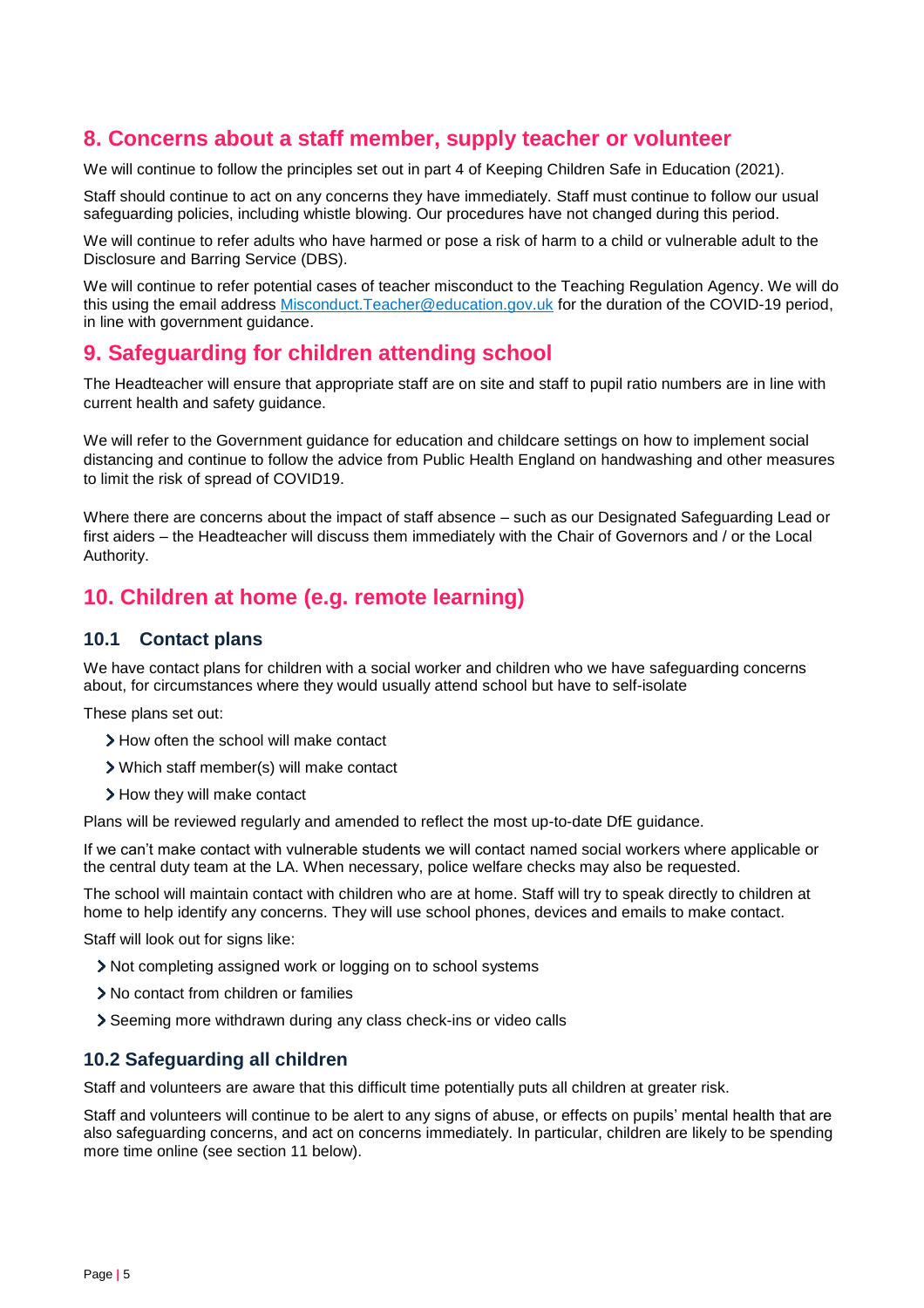## <span id="page-5-0"></span>**11. Online safety**

#### **11.1 In school**

We will continue to have appropriate filtering and monitoring systems in place in school. All online safety concerns must be reported on CPOMS. The DSL/DDSL will acknowledge receipt of the alert and take appropriate action.

If IT staff are unavailable on site, key staff do have the necessary remote access.

#### **11.2 Outside school**

Where staff are interacting with children online, they will continue to follow our existing code of conduct and other safeguarding related policies.

Online communication with students must only take place using school email addresses for both staff and students. Communication with students must remain professional and appropriate at all times.

All social media communication must be conducted on an open platform and remain transparent. Staff and students are not permitted to message directly/privately.

If staff are working remotely, they may choose to make phone calls to student homes. All phone calls must be of a professional nature to discuss teaching and learning and/or student welfare. All welfare calls must be logged on CPOMS, detailing the nature of the call and any concerns raised.

Staff must not share their personal numbers with students or families. Remote phone calls should be made using the 3CX app.

Staff will continue to be alert to signs that a child may be at risk of harm online, and act on any concerns immediately, following our reporting procedures as set out in section 3 of this addendum.

We will make sure children know how to report any concerns they have back to our school, and signpost them to other sources of support too.

#### **11.3 Working with parents and carers**

We will make sure parents and carers:

- Are aware of the potential risks to children online and the importance of staying safe online
- Know what our school is asking children to do online, including what sites they will be using and who they will be interacting with from our school
- Are aware that they should only use reputable online companies or tutors if they wish to supplement the remote teaching and resources our school provides
- Know where else they can go for support to keep their children safe online
- <span id="page-5-1"></span>Xey Information for parents and carers will be shared on our website, Frog, school social media and via text. This information will include updated DfE guidance on the school closure, online learning updates and key safeguarding guidance for parents.

#### **12. Mental health**

We will continue to offer mental health and wellbeing support for all pupils.

Welfare checks will be made by the pastoral team to students who are attending school and those who are unable to. For those students who are unable to attend school, checks will predominantly be made via phone calls and email, but at times may include door step visits.

We will also signpost all pupils, parents and staff to other resources to support good mental health at this time. Information and support will be added to the school website and there will be regular welfare posts on the school social media.

When setting expectations for pupils learning remotely and not attending school, teachers will bear in mind the potential impact of the current situation on both children's and adults' mental health.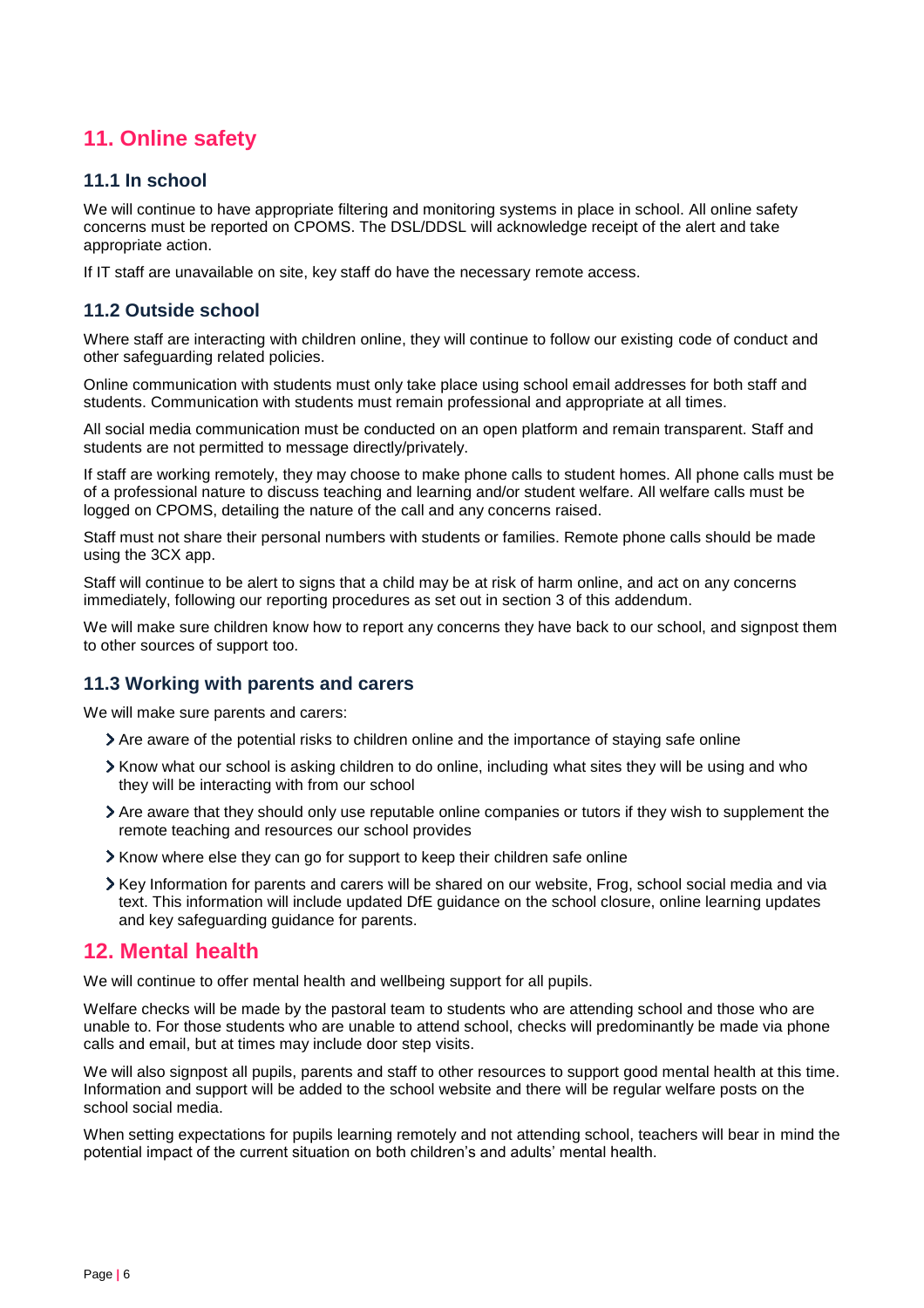It is recognised that negative experiences and distressing life events, such as the current circumstances, can affect the mental health of students and their families. Provision for additional onsite support will therefore be available for students returning to school following a period of working from home.

## <span id="page-6-0"></span>**13. Staff and volunteer recruitment, training and induction**

#### **13.1 Recruiting new staff and volunteers**

We continue to recognise the importance of robust safer recruitment procedures, so that adults and volunteers who work in our school are safe to work with children.

We will continue to follow our safer recruitment procedures, and part 3 of Keeping Children Safe in Education.

New staff must still present the original documents when they first attend work at our school.

We will continue to do our usual checks on new volunteers, and do risk assessments to decide whether volunteers who aren't in regulated activity should have an enhanced DBS check, in accordance with paragraphs 167-172 of Keeping Children Safe in Education.

We will continue to consider and make referrals to the Teaching Regulation Agency (TRA) as per paragraph 166 of KCSIE and the TRA's 'Teacher misconduct advice for making a referral' During the COVID-19 period all referrals should be made by emailing [Misconduct.Teacher@education.gov.uk](mailto:Misconduct.Teacher@education.gov.uk)

Bedford High School will continue to keep the single central record (SCR) up to date as outlined in KCSIE 2021.

#### **13.2 Safeguarding induction and training**

For the period that COVID-19 measures are in place, a DSL (or deputy) who has been trained will continue to be classed as a trained DSL (or deputy) even if they miss their refresher training.

We will make sure staff and volunteers are aware of changes to our procedures and local arrangements.

New staff and volunteers will continue to receive:

- > A safequarding induction
- A copy of our Safeguarding and Early Help policy (and this addendum)
- Xeeping Children Safe in Education (2021) Part 1

## <span id="page-6-1"></span>**14. Children attending other settings**

Where arrangements are in place for children to attend alternative settings, we will make sure the receiving setting is provided with any relevant welfare and child protection information.

Wherever possible, our DSL (or deputy) and/or special educational needs co-ordinator (SENCO) will share, as applicable:

- $\sum$  The reason(s) why the child is considered vulnerable and any arrangements in place to support them
- The child's EHC plan, child in need plan, child protection plan or personal education plan
- Details of the child's social worker
- > Details of the virtual school head

Where the DSL, deputy or SENCO can't share this information, the senior leader(s) identified in section 4 will do this.

## <span id="page-6-2"></span>**15. Monitoring arrangements**

This policy will be reviewed as guidance from the 3 local safeguarding partners, the LA or DfE is updated, and as a minimum every 6-8 weeks by Rebecca Ramsden (designated safeguarding lead). At every review, it will be approved by Paul McCaffery (Headteacher) and David Whitehead (Chair of Governors). It will also be shared with the full governing board.